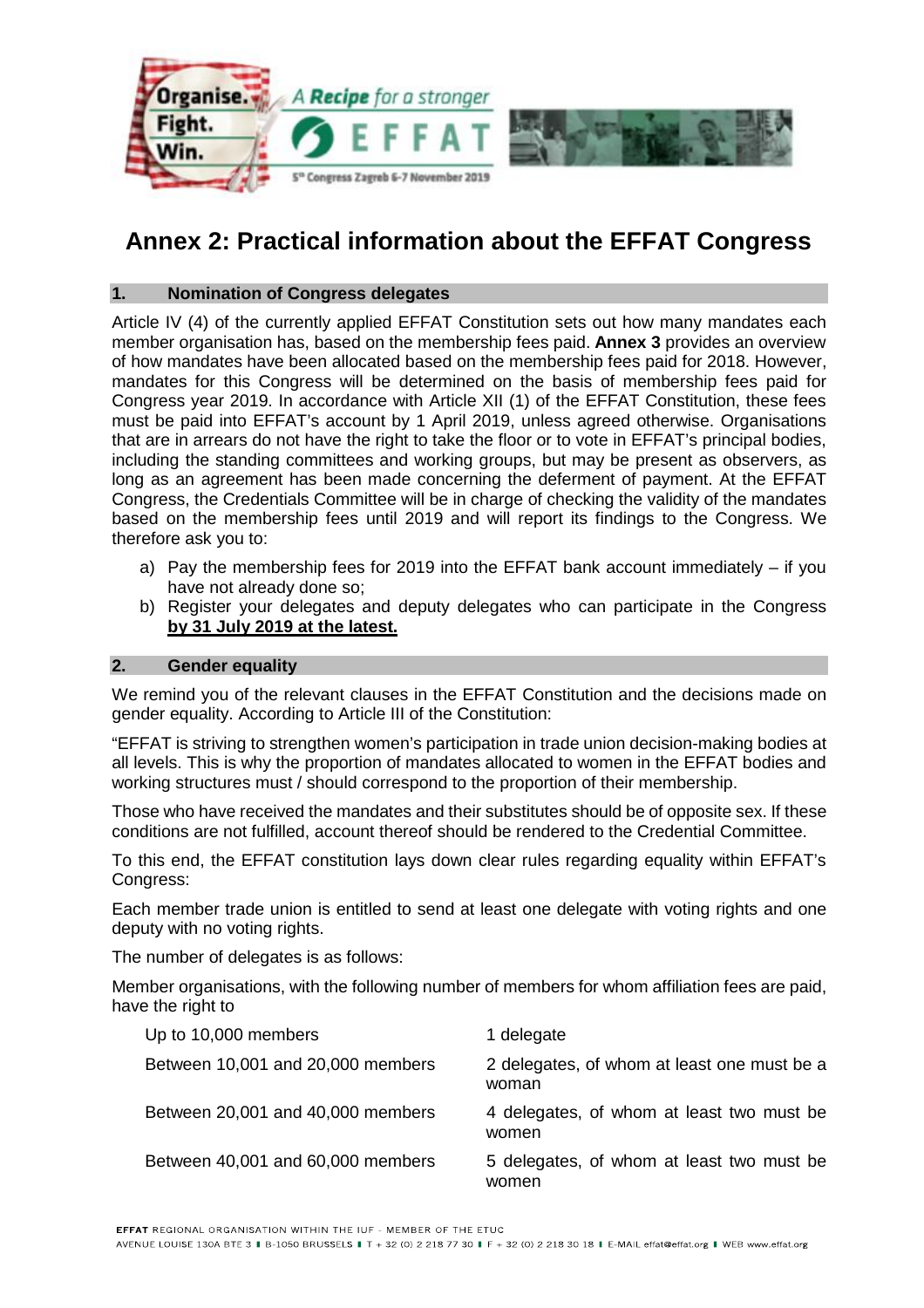

| Between 60,001 and 80,000 members   | 6 delegates, of whom at least three must be<br>women |
|-------------------------------------|------------------------------------------------------|
| Between 80,001 and 100,000 members  | 7 delegates, of whom at least three must be<br>women |
| Between 100,001 and 120,000 members | 8 delegates, of whom at least four must be<br>women  |
| Between 120,001 and 140,000 members | 9 delegates, of whom at least four must be<br>women  |
| 140,001 and above                   | 10 delegates, of whom at least five must be<br>women |

The Secretariat will monitor the compliance of the nomination of delegates with the provisions of the Constitution, will remind member organisations in the event that the rules are not respected and will consult with the Credentials Committee if necessary. Any member organisation which fails to fulfil this requirement must provide an explanation to the Credentials Committee.

Please consider gender equality for the side conferences as well.

# **3. Young Members**

Although the Constitution does not provide any rules regarding the inclusion of young members (younger than 36 years) in the Congress delegations, our newly established Youth Committee and the EFFAT Executive Committee invite you to give due consideration to the inclusion of young members in your Congress delegation.

## **4. Travel expenses and daily allowances for the Congress and the side meetings**

In accordance with Article XII (5) of the EFFAT Constitution, all expenses are to be borne by the respective member organisations for both the Congress and the side meetings.

The Secretariat can decide upon exemptions from this rule if side meetings are financially supported by the EU Commission and in order to promote the participation of our affiliates in CEE/SEE countries.

| <b>EFFAT Congress - 6 and 7 November 2019</b> |                                                                                                                                                                                    |
|-----------------------------------------------|------------------------------------------------------------------------------------------------------------------------------------------------------------------------------------|
| <b>Hotel costs</b>                            | Room rates, including breakfast buffet and Wi-Fi access                                                                                                                            |
|                                               | Single room 124 € per night                                                                                                                                                        |
|                                               | Double room 144 $\in$ per night                                                                                                                                                    |
|                                               | The Secretariat has made a block booking for the rooms and will take<br>care of your online reservations for the Congress hotel if you have made<br>them via the Congress website. |
|                                               | In accordance with Article XII (5) of the EFFAT Constitution, all<br>expenses are to be borne by the respective member organisations.                                              |
|                                               | The Secretariat can decide upon exemptions from this rule in order to<br>promote the participation of delegates and their interpreters from                                        |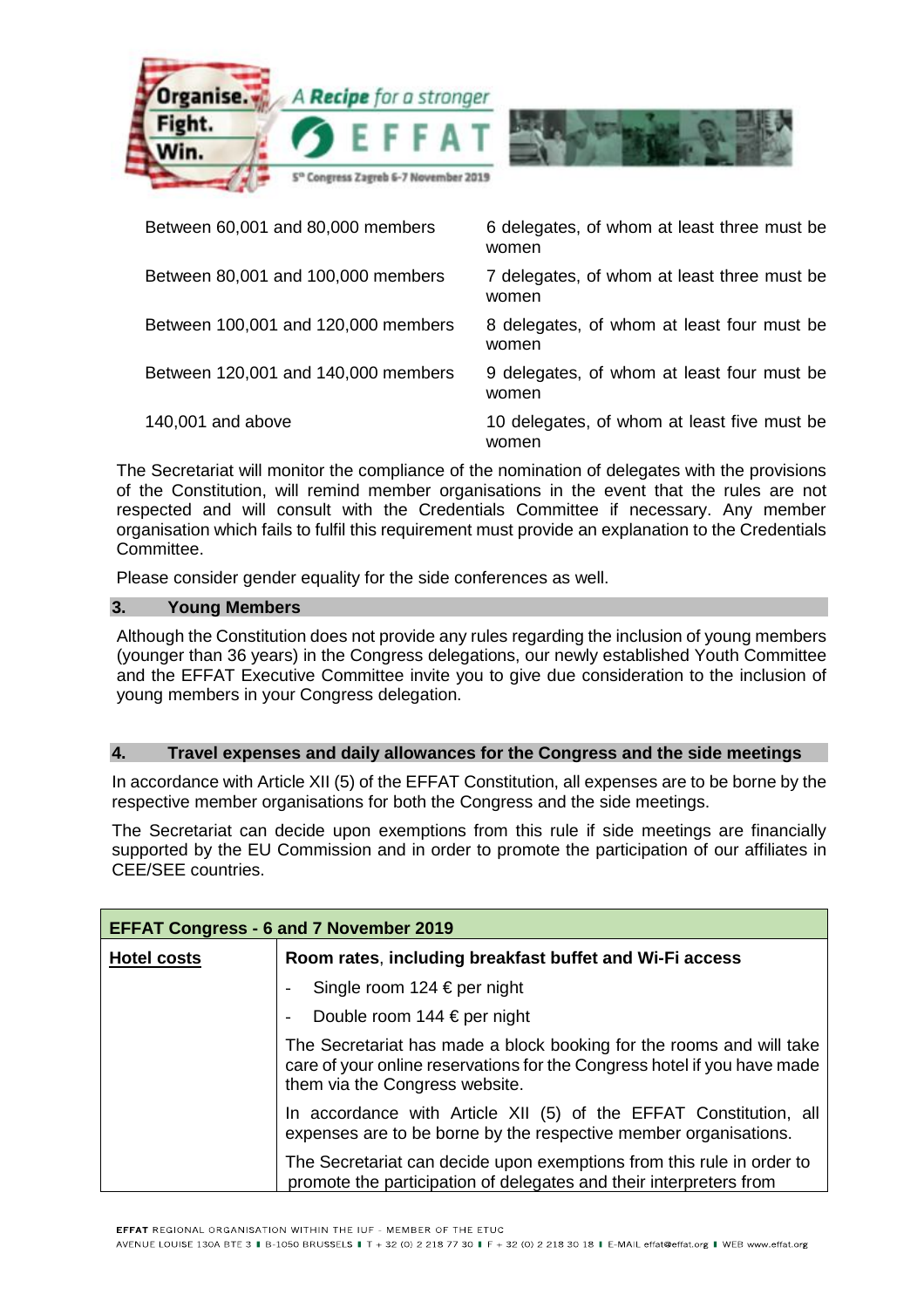

|                       | CEE/SEE countries. Interpreters can only participate after<br>consultation with, and confirmation by, the EFFAT Secretariat.                                                                                                                                                                                     |
|-----------------------|------------------------------------------------------------------------------------------------------------------------------------------------------------------------------------------------------------------------------------------------------------------------------------------------------------------|
| <b>Travel costs</b>   | Travel and subsistence expenses, as well as the conference fee, also<br>have to be borne by the participating organisations.                                                                                                                                                                                     |
|                       | The Secretariat can decide upon exemptions from this rule in order to<br>promote the participation of delegates and their interpreter from<br>CEE/SEE countries. Interpreters can only participate after consultation<br>with, and confirmation by, the EFFAT Secretariat.                                       |
|                       | In this case:                                                                                                                                                                                                                                                                                                    |
|                       | Travel expenses have to be pre-financed.                                                                                                                                                                                                                                                                         |
|                       | Reimbursement will be as follows:                                                                                                                                                                                                                                                                                |
|                       | Airplane: Apex-ticket (only economy class), only for journeys over<br>400 km each way. Boarding cards have to be submitted                                                                                                                                                                                       |
|                       | Train: 2nd class (as it is covered by the Solidarity Fund)<br>-                                                                                                                                                                                                                                                  |
|                       | Car: $0.40 \in \mathbb{R}$ is refunded if more than 1 person is travelling in the<br>car                                                                                                                                                                                                                         |
|                       | Taxi: expenses are NOT refunded                                                                                                                                                                                                                                                                                  |
| <b>Conference Fee</b> | Transfer of the conference fee of 70 €/ day (140 € for both days) for<br>all participants at the Congress (delegates, deputy delegates,<br>observers / guests) by 31 August 2019 to the EFFAT account.<br>Conference fee for delegates from CEE/SEE and their interpreter are<br>covered by the Solidarity Fund. |

| <b>LGBTQI Conference - 4 November 2019</b> |                                                                                                                                                                                    |
|--------------------------------------------|------------------------------------------------------------------------------------------------------------------------------------------------------------------------------------|
| <b>Hotel costs</b>                         | Room rates, including breakfast buffet and Wi-Fi access                                                                                                                            |
|                                            | Single room $124 \text{ E per night}$                                                                                                                                              |
|                                            | Double room 144 $\in$ per night                                                                                                                                                    |
|                                            | The Secretariat has made a block booking for the rooms and will take<br>care of your online reservations for the Congress hotel if you have made<br>them via the Congress website. |
|                                            | All expenses are to be borne by the respective member organisations.                                                                                                               |
| <b>Travel Costs</b>                        | Travel and subsistence expenses also have to be borne by the<br>participating organisations.                                                                                       |
| <b>Conference Fee</b>                      | No conference fee to be paid                                                                                                                                                       |

## **Youth Conference – 4 and 5 November 2019**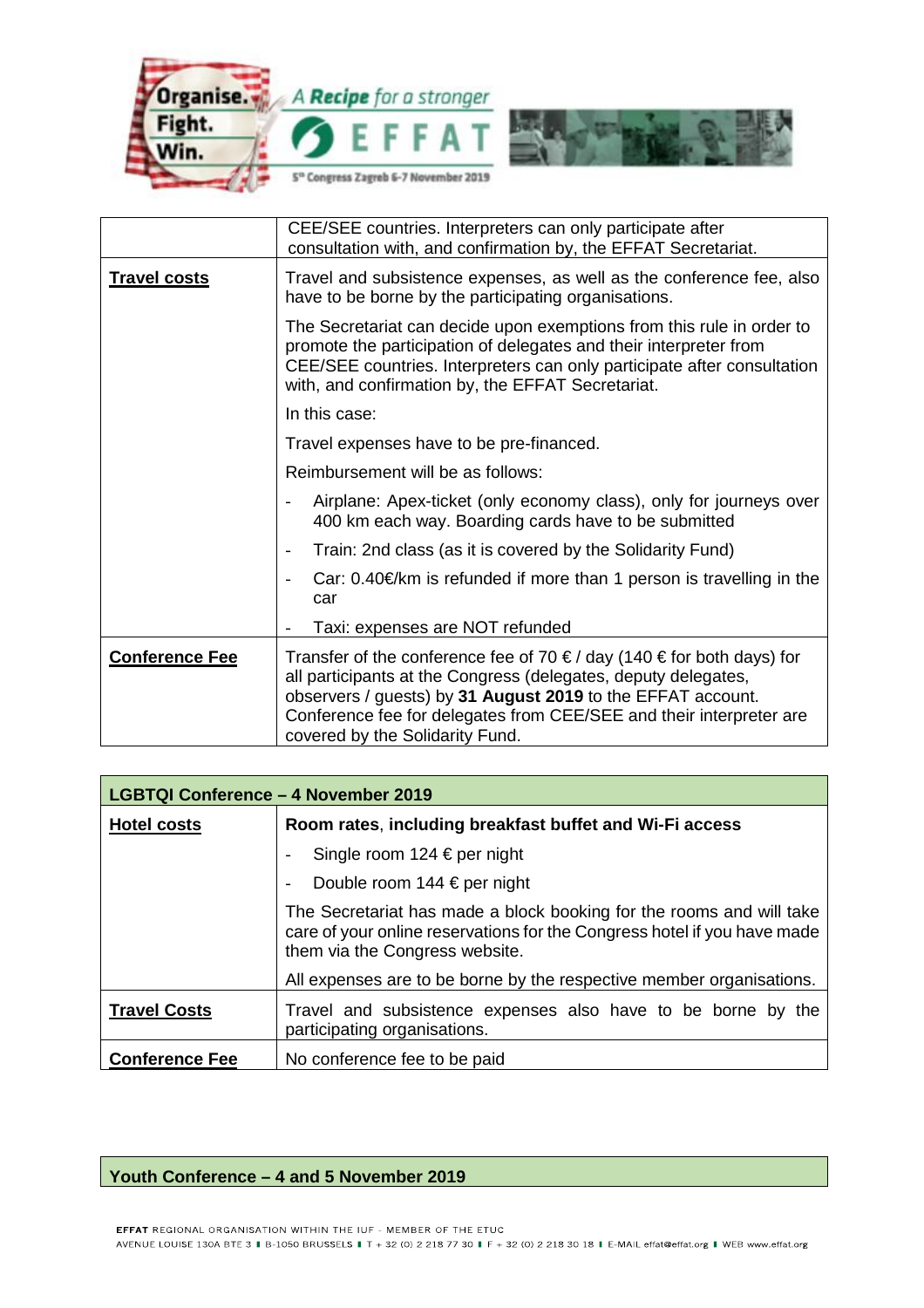

| <b>Hotel costs</b>    | Room rates, including breakfast buffet and Wi-Fi access                                                                                                                                                                       |
|-----------------------|-------------------------------------------------------------------------------------------------------------------------------------------------------------------------------------------------------------------------------|
|                       | Single room 124 € per night                                                                                                                                                                                                   |
|                       | Double room $144 \text{ } \in$ per night                                                                                                                                                                                      |
|                       | The Secretariat has made a block booking for the rooms and will take<br>care of your online reservations for the Congress hotel if you have made<br>them via the Congress website.                                            |
|                       | Participants who are entitled to reimbursement of their expenses will be<br>covered for a maximum of 2 nights (4 and 5 November). These rooms<br>will be booked and paid directly by EFFAT in the framework of EU<br>funding. |
| <b>Travel Costs</b>   | For those participants whose expenses will be reimbursed by EFFAT in<br>accordance with Commission rules, the following applies:                                                                                              |
|                       | Travel expenses have to be pre-financed.                                                                                                                                                                                      |
|                       | Reimbursement will be as follows:                                                                                                                                                                                             |
|                       | Airplane: Apex-ticket (only economy class), only for journeys over<br>400 km each way or for sea crossing. Boarding cards will have to<br>be submitted                                                                        |
|                       | Train: 1st class                                                                                                                                                                                                              |
|                       | Car: kilometres are NOT refunded                                                                                                                                                                                              |
|                       | Reimbursement will be provided on the basis of a 1st class train<br>ticket only. In this case, proof of the price of the ticket must be<br>provided.                                                                          |
|                       | Taxi: expenses are NOT refunded                                                                                                                                                                                               |
| <b>Conference Fee</b> | Participants will have to transfer the conference fee of 70 $\epsilon$ / day (140<br>€ for both days) by 31 August 2019 to the EFFAT account, except for<br>those participants whose fees are covered by EU funding.          |

In the event that the participants in the side conference are also delegates to the EFFAT Congress, the above-mentioned Congress rules with regard to accommodation and conference fee shall apply for the Congress days.

| Women's Conference - 5 November 2019 |                                                                                                                                                                                    |
|--------------------------------------|------------------------------------------------------------------------------------------------------------------------------------------------------------------------------------|
| <b>Hotel costs</b>                   | Room rates, including breakfast buffet and Wi-Fi access                                                                                                                            |
|                                      | Single room 124 € per night                                                                                                                                                        |
|                                      | Double room $144 \text{ E per night}$                                                                                                                                              |
|                                      | The Secretariat has made a block booking for the rooms and will take<br>care of your online reservations for the Congress hotel if you have<br>made them via the Congress website. |
|                                      | Participants who are entitled to reimbursement of their expenses will<br>be covered for a maximum of 2 nights (4 and 5 November). These                                            |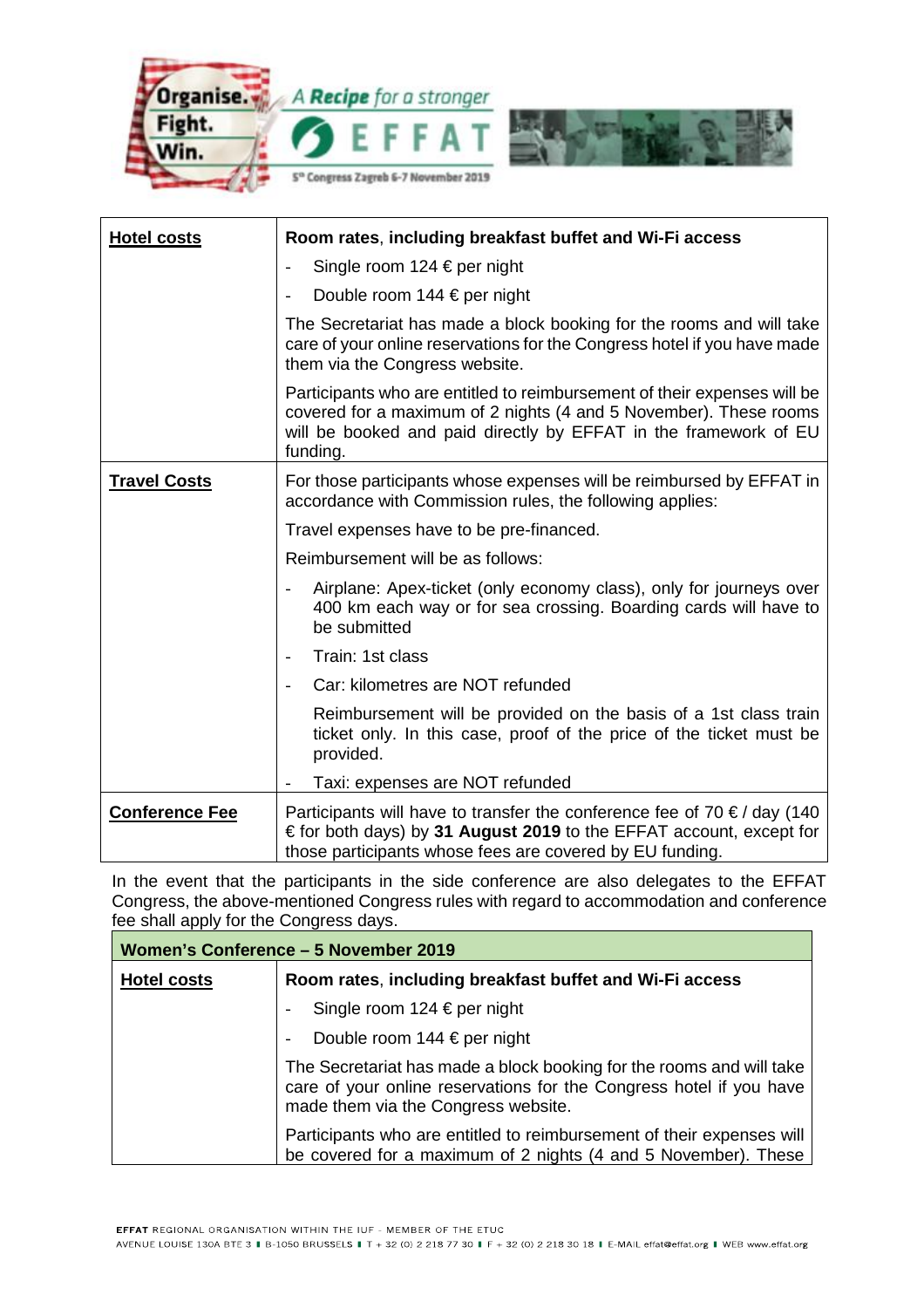

|                       | rooms will be booked and paid directly by EFFAT in the framework of<br>EU funding.                                                                                                                                   |
|-----------------------|----------------------------------------------------------------------------------------------------------------------------------------------------------------------------------------------------------------------|
| <b>Travel Costs</b>   | For those participants whose expenses will be reimbursed by EFFAT<br>in accordance with Commission rules, the following applies:                                                                                     |
|                       | Travel expenses have to be pre-financed.                                                                                                                                                                             |
|                       | Reimbursement will be as follows:                                                                                                                                                                                    |
|                       | Airplane: Apex-ticket (only economy class), only for journeys over<br>400 km each way or for sea crossing. Boarding cards will have to<br>be submitted                                                               |
|                       | Train: 1st class                                                                                                                                                                                                     |
|                       | Car: kilometres are NOT refunded                                                                                                                                                                                     |
|                       | Reimbursement will be provided on the basis of a 1st class train<br>ticket only. In this case, proof of the price of the ticket must be<br>provided.                                                                 |
|                       | Taxi: expenses are NOT refunded                                                                                                                                                                                      |
| <b>Conference Fee</b> | Participants will have to transfer the conference fee of 70 $\epsilon$ / day (140<br>€ for both days) by 31 August 2019 to the EFFAT account; except for<br>those participants whose fees are covered by EU funding. |

In the event that the participants are also delegates to the EFFAT Congress, the abovementioned Congress rules with regard to accommodation and conference fee shall apply for the Congress days.

| Conference for Central, Eastern and South-Eastern Europe – 4 and 5 November 2019 |                                                                                                                                                                                                                                                                                                                                                                  |
|----------------------------------------------------------------------------------|------------------------------------------------------------------------------------------------------------------------------------------------------------------------------------------------------------------------------------------------------------------------------------------------------------------------------------------------------------------|
| <b>Hotel costs</b>                                                               | Room rates, including breakfast buffet and Wi-Fi access                                                                                                                                                                                                                                                                                                          |
|                                                                                  | Single room 124 € per night                                                                                                                                                                                                                                                                                                                                      |
|                                                                                  | Double room 144 $\in$ per night                                                                                                                                                                                                                                                                                                                                  |
|                                                                                  | The secretariat has made a block booking for the rooms and will take<br>care of your reservations in the Congress hotel.                                                                                                                                                                                                                                         |
|                                                                                  | Hotel costs for Congress delegates from SEE/CEE and their<br>interpreter for maximum of 4 nights (4-8 November) staying in the<br>Congress hotel will be paid by the EFFAT Solidarity Fund. Guests will<br>not be reimbursed.                                                                                                                                    |
| <b>Travel Costs</b>                                                              | Travel costs for Congress delegates and interpreters will be paid by<br>the EFFAT Solidarity Fund for members from Central-Eastern<br>Europe and South-Eastern Europe. Interpreters can only be<br>reimbursed after consultation with, and confirmation by, the EFFAT<br>Secretariat. Guests will not be reimbursed.<br>Travel expenses have to be pre-financed. |
|                                                                                  | Reimbursement will be as follows:                                                                                                                                                                                                                                                                                                                                |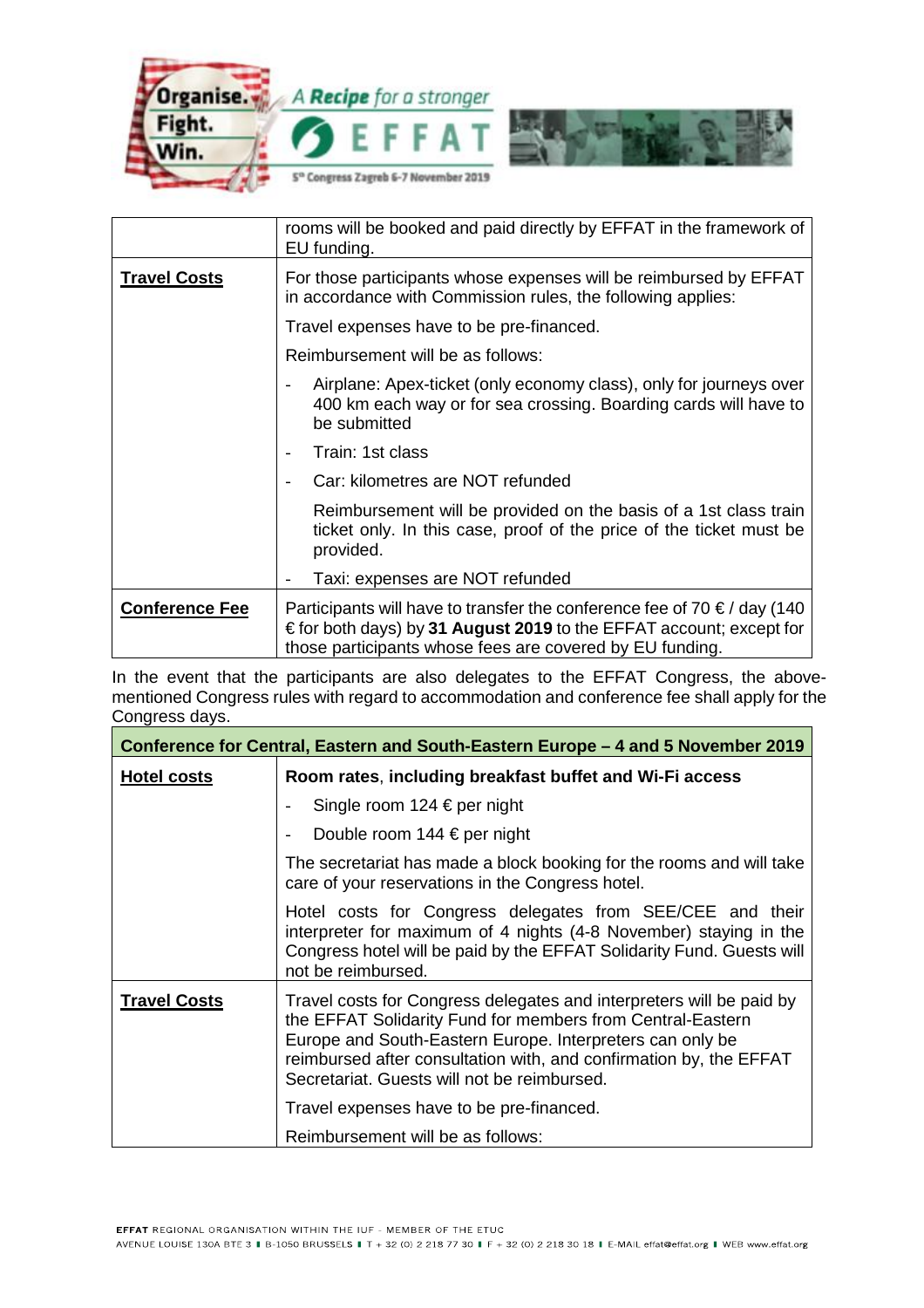

|                       | Airplane: Apex-ticket (only economy class), only for journeys over<br>400 km each way or for sea crossing. Boarding cards will have to<br>be submitted                                                                                                                                                                                          |
|-----------------------|-------------------------------------------------------------------------------------------------------------------------------------------------------------------------------------------------------------------------------------------------------------------------------------------------------------------------------------------------|
|                       | Train: 2nd Class (as it is covered by the Solidarity Fund)                                                                                                                                                                                                                                                                                      |
|                       | Car: kilometres are refunded at a rate of $0.40 \in \text{per km}$ if more than<br>1 person is travelling in the car                                                                                                                                                                                                                            |
|                       | Taxi: expenses are NOT refunded                                                                                                                                                                                                                                                                                                                 |
| <b>Conference Fee</b> | The conference fee of 70 $\epsilon$ for the Congress delegates and<br>interpreters will be paid by the EFFAT Solidarity Fund for members<br>from Central-Eastern Europe and South-Eastern Europe. Guests will<br>not be reimbursed. Interpreters can only be reimbursed after<br>consultation with, and confirmation by, the EFFAT Secretariat. |

## **5. Hotel reservations**

## **Room rates**, **including breakfast buffet and Wi-Fi access**

- Single room 124  $\in$  per night
- Double room 144 € per night

The Secretariat has made a block booking for the rooms and will take care of your online registrations and reservations in the Congress hotel. Please register online by 31 July 2019 on <https://effat.org/5Congress/register/>

If you do not want to stay in the Congress hotel, you must make your own reservation in another hotel in Zagreb.

#### **Please note that in the event of a "no-show" without cancellation 7 days prior to the meeting, you will have to pay for your hotel room.**

#### **Conference fee**

 $-70$  € per day

This covers the usage of the meeting room, 3 conference beverages per person, two coffee breaks and a three-course menu/buffet for lunch.

This conference fee has to be paid by all Congress participants (delegates, deputy delegates, observers / guests), including those who are not staying at the Westin Hotel. The conference fees for delegates and their interpreter from Central-Eastern and South-Eastern Europe will be covered by the EFFAT Solidarity Fund. The fees of a certain number of participants attending the Women's and Youth conference can be covered by EU funding.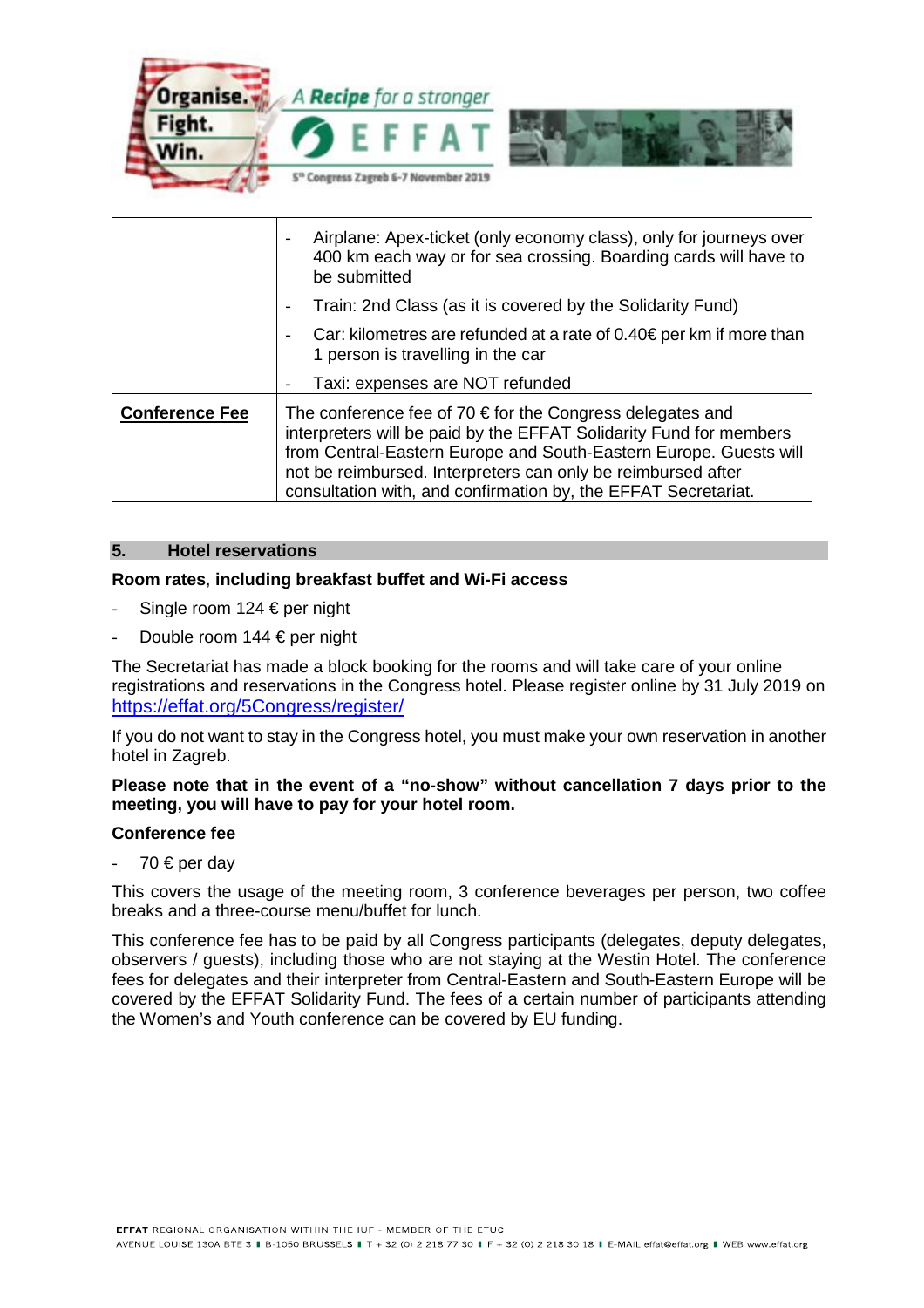

An invoice will be sent to you in which we will kindly ask you to transfer the conference fee of 70 €/ day for each participant attending one of the side meetings and/or Congress by **31 August 2019** to the EFFAT bank account:

**BNP Paribas Avenue Louise 58 B – 1050 Brussels IBAN CODE: BE 88 2100 6509 5641 SWIFT CODE: GEBABEBB** 

**Considering our limited resources, please bear in mind that, for all meetings and in order to ensure reimbursement of your expenses:** 

1. You have to register your participants by 31 July 2019 at the latest and

2. You have to wait for our confirmation, as we first of all need to have an overall view of the received requests for reimbursement in order to ensure fair treatment for all.

3. If you have any additional questions, please get in touch with the Secretariat:

[congress@effat.org](mailto:congress@effat.org)

#### **6. Nomination of members of the Executive Committee**

Article 15 of the new Statutes refers to the new composition of the next Executive Committee. Since representation in the Executive Committee is based on membership numbers **per country**, we ask the member organisations in the different countries to agree on their representative(s) and substitute(s) and to submit their nominations/ names to the Secretariat by **9 September 2019** at the latest.

Please bear in mind the Constitution's requirements on gender equality when making your nominations. New Article 15 states that:

The Executive Committee is composed of

- (1) the President, the two Deputy Presidents and the General Secretary;
- (2) countries with the following number of members, for whom affiliation fees are paid, will delegate
- up to 25,000 members 1 representative;
- 25,001 50,000 members 2 representatives, of whom at least one must be a woman;
- 50,001 80,000 members 3 representatives, of whom at least one must be a woman;
- 80,001 120,000 members 4 representatives, of whom at least two must be women;
- 120,001 200,000 members 5 representatives, of whom at least two must be women;
- above 200,000 members 6 representatives, of whom at least three must be women.

(3) the Chairs and two Deputy Chairs of the Sectors and the Chairs and Deputies of the Committees.

(4) the six members of the Bureau of the Youth Committee

The Sector Secretaries are ex officio member of the Executive Committee without voting rights.